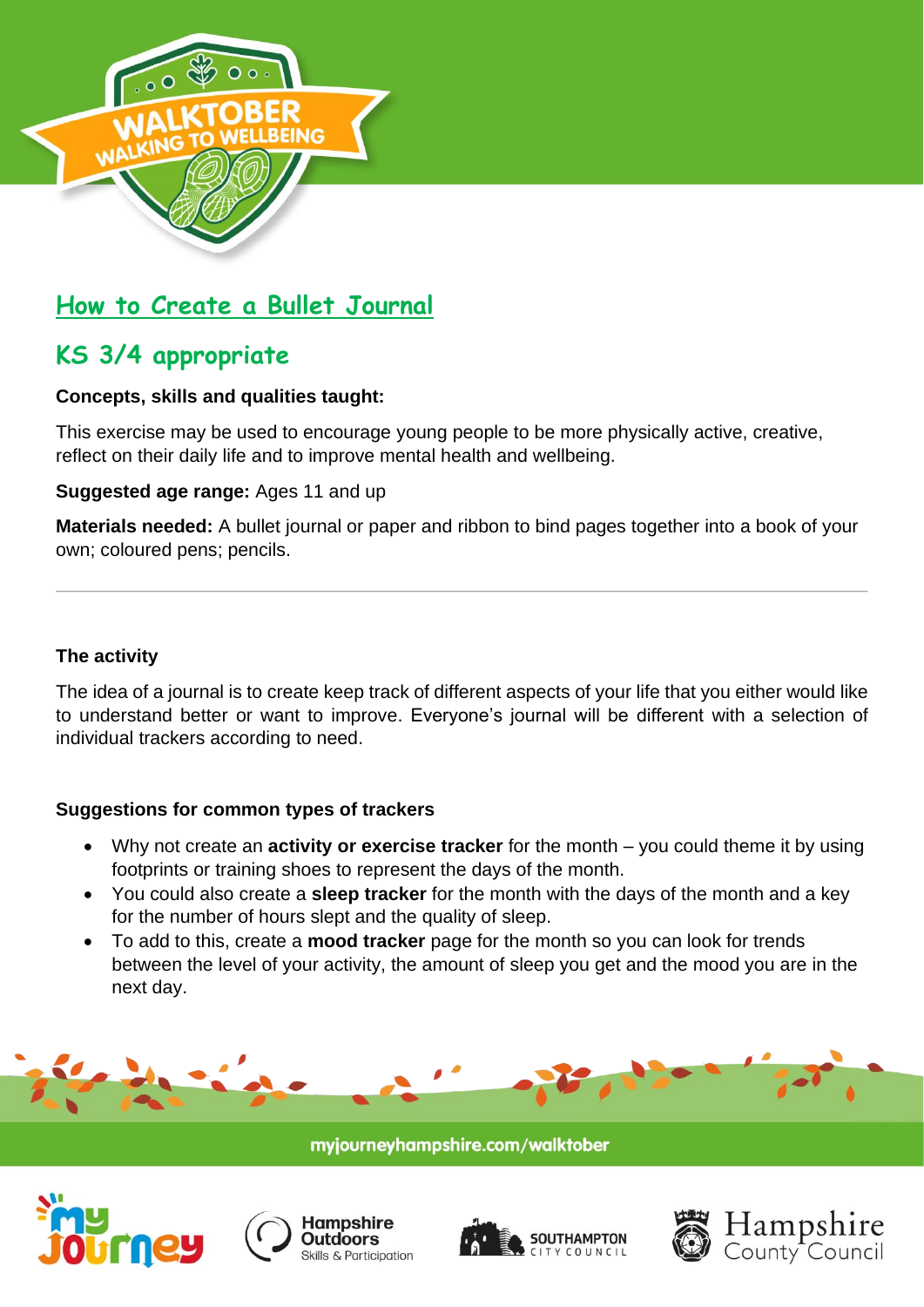

### **How to create a tracker**

For each tracker you wish to create, to do create a month-long daily log, draw 31 icons (or as appropriate for the month) representing each day of the month. Then create a key (see overleaf) so you know what your colours represent and colour one icon in each day in the appropriate colour. For example, for a mood tracker, yellow could represent happy, blue for sad, and so on. On the same page, or even the same tracker, you could also log a second trend, exercise or sleep for example.

If you keep all your trackers for a month on one double page spread, this will allow you to easily look back and identify trends. Perhaps you will identify how changes in one area will lead to changes in others. For example, perhaps increasing your activity levels will lead to increased sleep quality or a more positive mood.

Your tracking pages need to suit your own physical and mental lifestyle so, for example, if you are a cyclist you could track the distance you have cycled each day. If you prefer to walk, track that instead.

Once you have some data built up, you could compare and share ideas from your journal with friends or family. There are also lots of ideas which you could use for inspiration if you search for 'bullet journal' online. Microsoft Word has some templates you can use to start you off.

### **Ideas for designing your own bullet journal**

• First, develop your own **key** for your journal. Here is an example:











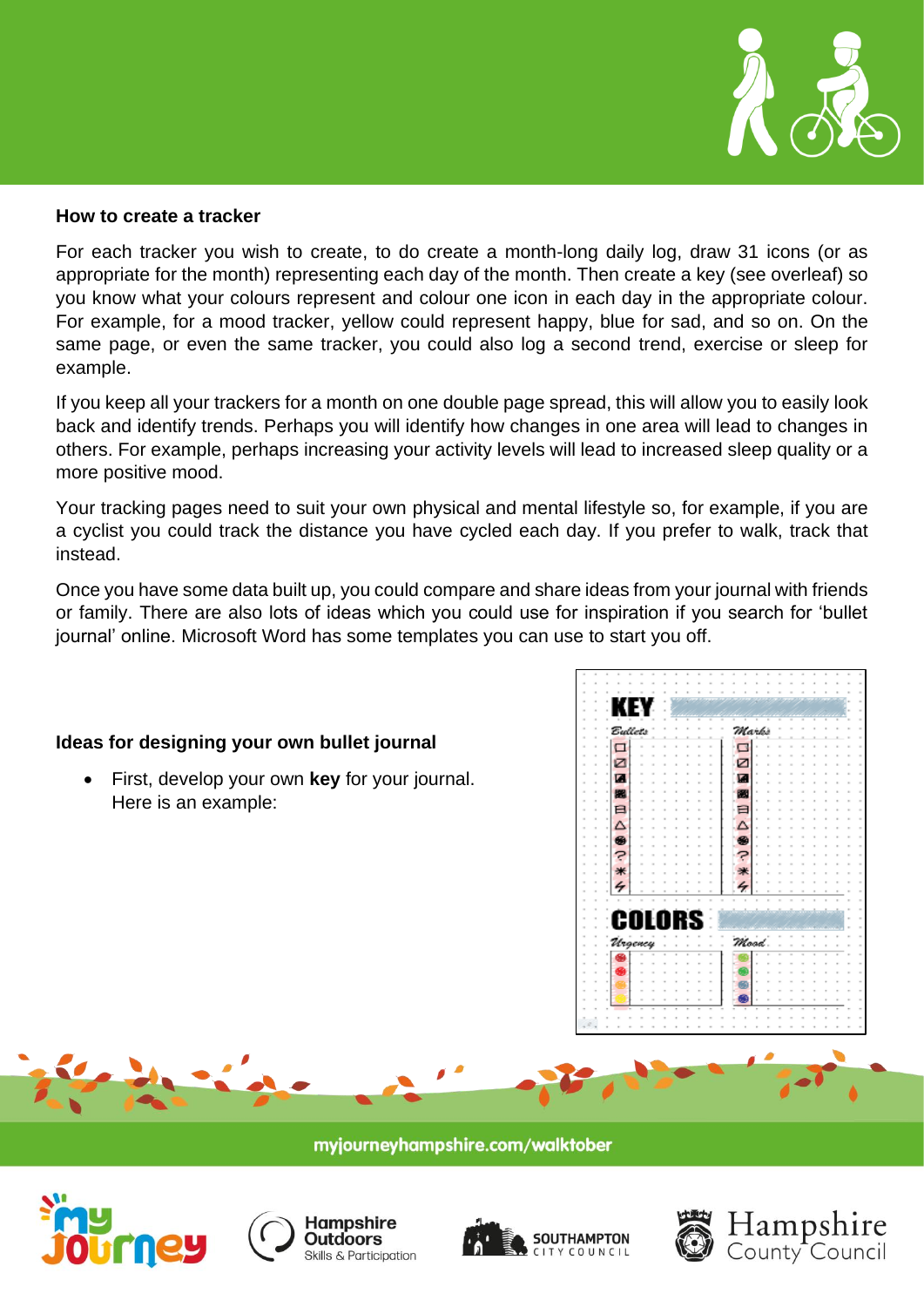

Then decide what **trackers** you would like to create, i.e. what you would like to journal. Below are some basic templates from Microsoft work to start you off, but there are lots more ideas online.

| Mood Tracker                                                                                                                                                                                                                                                                                                                                                                                                                 | <i> ≫</i> Wellness Tracker                        |            |                                                                                                                |            |
|------------------------------------------------------------------------------------------------------------------------------------------------------------------------------------------------------------------------------------------------------------------------------------------------------------------------------------------------------------------------------------------------------------------------------|---------------------------------------------------|------------|----------------------------------------------------------------------------------------------------------------|------------|
|                                                                                                                                                                                                                                                                                                                                                                                                                              | Mon                                               | Tue<br>Wed | Thu<br>Fri                                                                                                     | Sat<br>Sun |
|                                                                                                                                                                                                                                                                                                                                                                                                                              | <b>Nutrition:</b><br>Eat more fruits<br>& Veggies |            |                                                                                                                |            |
|                                                                                                                                                                                                                                                                                                                                                                                                                              | <b>Hydration:</b><br><b>Drink</b> more<br>H2O     |            |                                                                                                                |            |
|                                                                                                                                                                                                                                                                                                                                                                                                                              | <b>Fitness:</b><br>Play more                      |            |                                                                                                                |            |
| Energetic<br>Annoyed<br>Stressed<br>Happy<br>Relaxed<br>Lazy<br>Blah<br>Tired<br>Emotional<br>Focused<br>Just No<br>Content<br>Creative<br>Sick<br>Angry<br>$\left(\frac{1}{2}\right)$<br>⁄∙∘<br>$\bullet\bullet$<br>$\bullet\;\bullet$<br>$\bullet\hspace{1mm}\bullet\hspace{1mm}$                                                                                                                                          | <b>Wellness:</b><br>Sleep more                    |            |                                                                                                                |            |
| FITNESS GOALS<br>START<br>1<br>3<br>$-5$<br>$\overline{\mathbf{z}}$<br>$\sim$<br>10<br>- 6 - 1<br>9<br>$\overline{7}$<br>8<br>11<br>15<br>12<br>13<br>$\mathcal{H}$<br>$19\,$<br>20<br>16<br>17<br>18<br>22<br>23<br>24<br>25<br>21<br>30<br>26<br>$\eta$<br>${\mathcal{B}}$<br>28<br>35<br>32<br>33<br>34<br>31<br>40<br>39<br>36<br>37<br>38<br>45<br>43<br>$44$<br>41<br>42<br>GOAL<br>$47\,$<br>49<br>S0<br>$46\,$<br>48 | <b>Happy List</b>                                 |            | Č,<br>Relaxation<br>$\mathbb{C}^{\circ}$<br>كميب<br>Expression<br>$\int_0^{\infty}$<br>Health<br>Companionship | SelfgCare  |

## **Other ideas for trackers include:**

- Sleep tracker
- Stress tracker
- Personal productivity tracker for example, how many hours of studying completed, class assignments completed, books read, tasks achieved

Use your favourite colours to create interesting and visually attractive designs which you can enhance and develop as you progress.









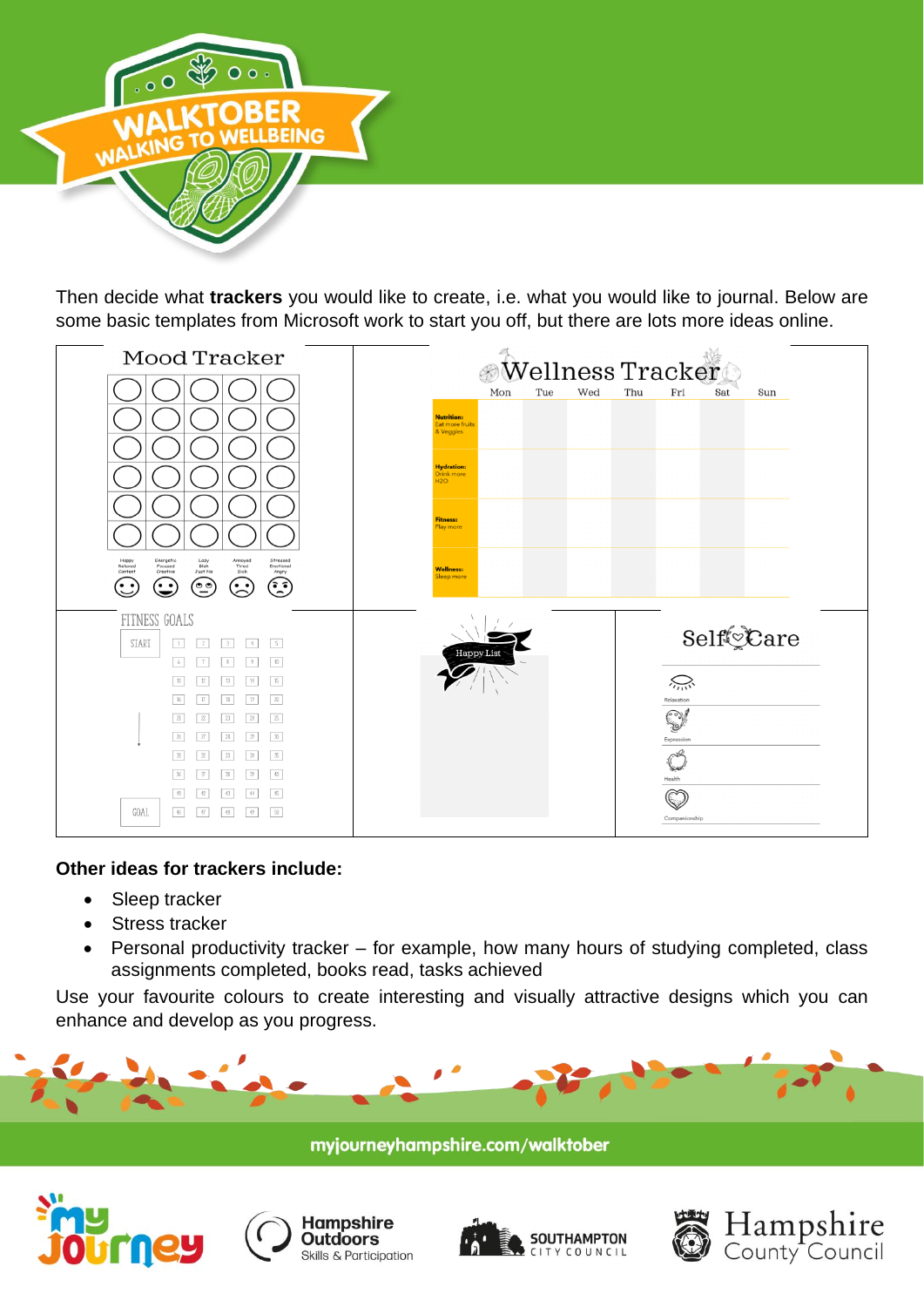

#### **Evidence**

As mental health awareness is greater than ever before, protecting the wellbeing of young people is a priority of all public services. Research has found that 20% of adolescents may experience a mental health problem in any given year.<sup>1</sup> Moreover, 50% of mental health problems are established by age 14 and 75% by age 24<sup>2</sup>, therefore any interventions that provide young people with coping strategies should be encouraged.

Journaling is a means for recording daily experiences and developing personal insights. Research has identified many benefits of keeping a journal, reduces stress and boosts mood<sup>3</sup>, increases productivity, enhances growth and learning through self-reflection, and supports well-being and mental health<sup>4</sup>. There is also evidence to suggest that journaling has benefits on physical wellbeing.

Journals, as described in this document, have been described as 'mindfulness meets productivity'. 'Mindfulness' describes a psychological state of awareness and a way of processing information<sup>5</sup>. There is a strong evidence base supporting the positive effects on wellbeing of practising mindfulness, by stress reduction<sup>6</sup> (Hoffman et al., 2010), increasing positive mood, and reducing anxiety by enhanced emotion regulation<sup>7</sup> (**Farb et al., 2010**). In addition, mindfulness meditation enhanced participants' ability to focus attention and suppress distracting information<sup>8</sup> (**Moore and Malinowski, 2009**). Therefore, this practice of journaling will help you declutter your mind by writing things down, along with the many other benefits of mindfulness practice.

There is a great deal of evidence to support physical exercise as important for not only physical health, but also for mental health and wellbeing<sup>9</sup>. Regular physical exercise has been shown to reduce the symptoms of depression and anxiety<sup>10</sup>, increase sleep quality<sup>11</sup>, increase self-esteem<sup>12</sup> and boosts mood<sup>13</sup>.

#### **References**

<sup>1</sup>WHO (2003). Caring for children and adolescents with mental disorders: Setting WHO directions. [online] Geneva: World Health Organization. Available at: [http://www.who.int/mental\\_health/media/en/785.pdf](http://www.who.int/mental_health/media/en/785.pdf) [Accessed 14 Sep. 2015].

<sup>2</sup>Kessler RC, Berglund P, Demler O, Jin R, Merikangas KR, Walters EE. (2005). Lifetime Prevalence and Age-of-Onset Distributions of DSM-IV Disorders in the National Comorbidity Survey Replication. Archives of General Psychiatry, 62 (6) pp. 593-602. doi:10.1001/archpsyc.62.6.593.

<sup>3</sup>Mercer, A., Warson, E., & Zhao, J. (2010). Visual journaling: An intervention to influence stress, anxiety and affect levels in medical students. *The Arts in Psychotherapy*, *37*(2), 143-148.

<sup>4</sup>Ullrich, P. M., & Lutgendorf, S. K. (2002). Journaling about stressful events: Effects of cognitive processing and emotional expression. *Annals of Behavioral Medicine*, *24*(3), 244-250.

<sup>5</sup> Davis, D. M., & Hayes, J. A. (2012, July). What are the benefits of mindfulness? Monitor on Psychology, 43(7). <http://www.apa.org/monitor/2012/07-08/ce-corner>

<sup>6</sup> Hofmann, S. G., Sawyer, A. T., Witt, A. A., & Oh, D. (2010). The effect of mindfulness-based therapy on anxiety and depression: A meta-analytic review. Journal of consulting and clinical psychology, 78(2), 169.